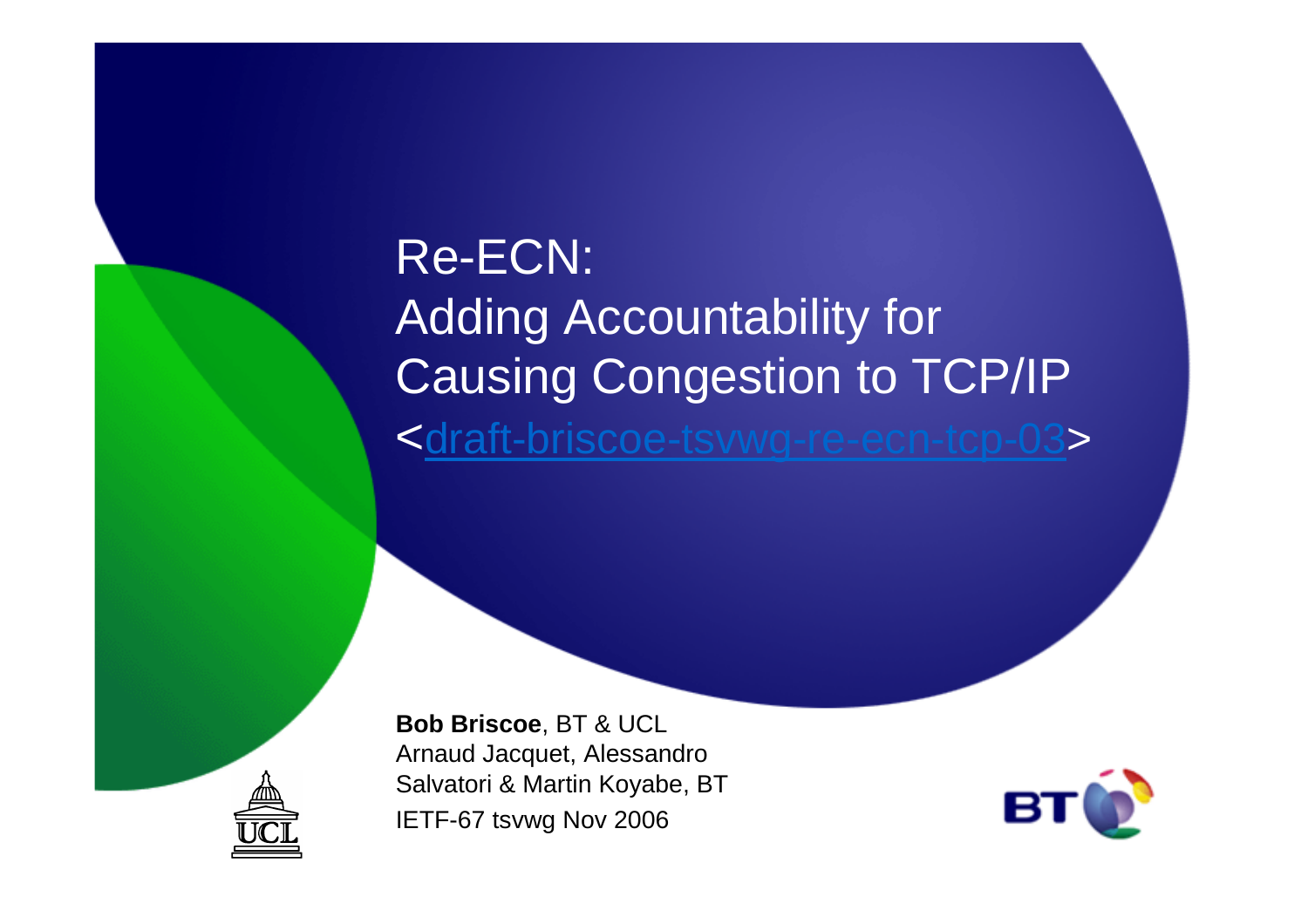# updated draft 03

- • Re-ECN: Adding Accountability for Causing Congestion to TCP/IP
	- •**updated draft:** draft-briscoe-tsvwg-re-ecn-tcp-03.txt
	- $\bullet$ **ultimate intent:** standards track
	- •**immediate intent:** hold ECN nonce (RFC3540) at experimental
	- $\bullet$  **intent over ensuing months:** build a community around the goal of balancing Internet freedom with fairness through IETF standards process
- events since previous draft 02
	- tried to build above community of interest but they don't focus on the IETF
		- operators, researchers
	- those who do focus on the IETF have a different religion
		- hence "Flow rate fairness: dismantling a religion"
		- $-$  draft-briscoe-tsvarea-fair-00.pdf (presented yesterday in tsv-area)
		- see what effect this has on likelihood of forming community
	- $\bullet$ revisions to draft (this presentation)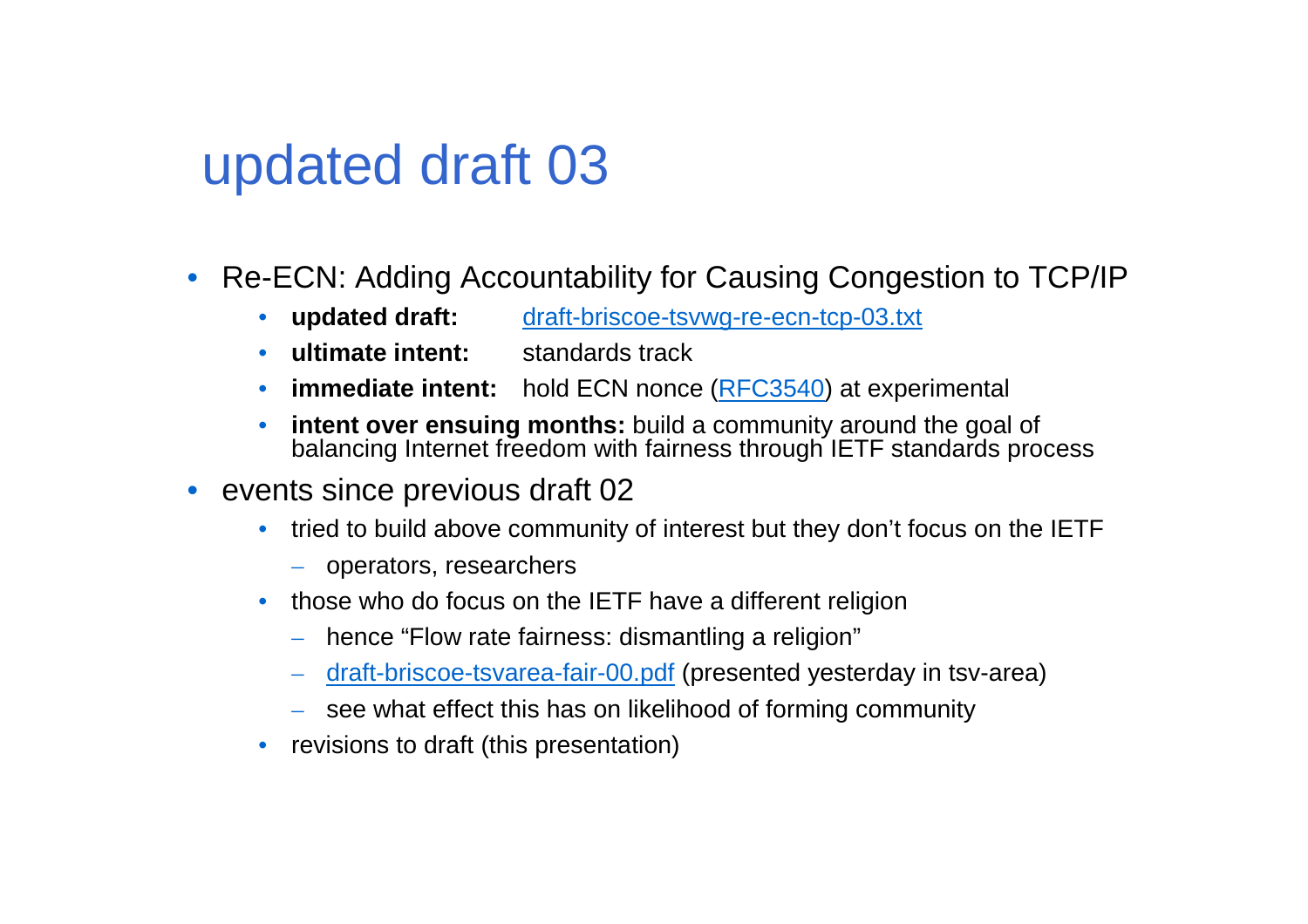# re-ECN recap: solution statement (§1)

- $\bullet$  current Internet gives freedom but no fairness
	- the more you take, the more you get; the more polite you are, the less you get  $\bullet$
	- •but we don't want to lose freedom by enforcing fairness
- •solution: allow ISPs to enforce user-specific congestion control fairness

### conservative acceptable use policies

 might want to throttle if unresponsive to congestion (VoIP, video, DDoS) •

#### middle ground

- might want to cap congestion caused per user (e.g. 24x7 heavy p2p sources, DDoS) •
- •evolution of hi-speed/different congestion control

#### liberal acceptable use policies

- •open access, no restrictions
- • IETF shouldn't pre-judge answer to these socio-economic issues
	- Internet needs all these answers balance to be determined by natural selection•
	- •'do-nothing' doesn't maintain liberal status quo, we just get more middlebox kludges
- $\bullet$  re-ECN at network layer: goals
	- $\bullet$ just enough support for conservative policies without breaking 'net neutrality'
	- •nets that allow their users to cause congestion in other nets can be held accountable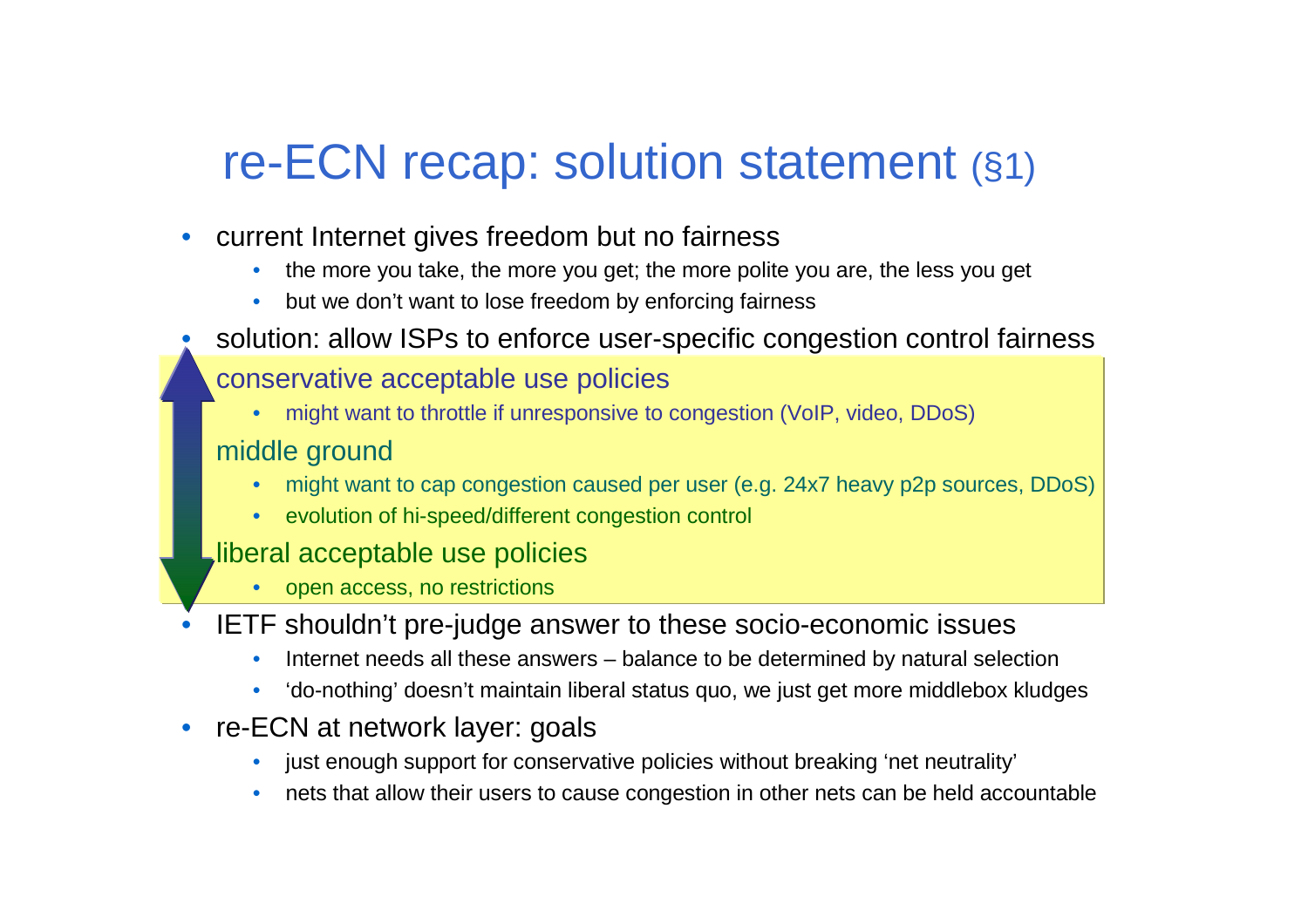## new appendix "Argument for holding back the ECN nonce" (§AI) ECN nonce status

| • RFC3168 Addition of ECN to IP               | (proposed std)     |
|-----------------------------------------------|--------------------|
| reserves codepoint for ECN nonce<br>$\Box$    | (no stds language) |
| • RFC3540 ECN signalling with Nonces          | (experimental)     |
| $\Box$ specifies nonce for TCP/IP             | (no stds language) |
| $\bullet$ RFC4340 DCCP                        | (proposed std)     |
| "DCCP sender SHOULD set ECN nonces "          |                    |
| • RFC4341 TCP-like cc profile for DCCP        | (proposed std)     |
| <b>D</b> "The sender will use the ECN Nonce " |                    |
| RFC4342 TFRC cc profile for DCCP              | (proposed std)     |
| "The sender [uses]  ECN Nonce Echoes "        |                    |

• running code?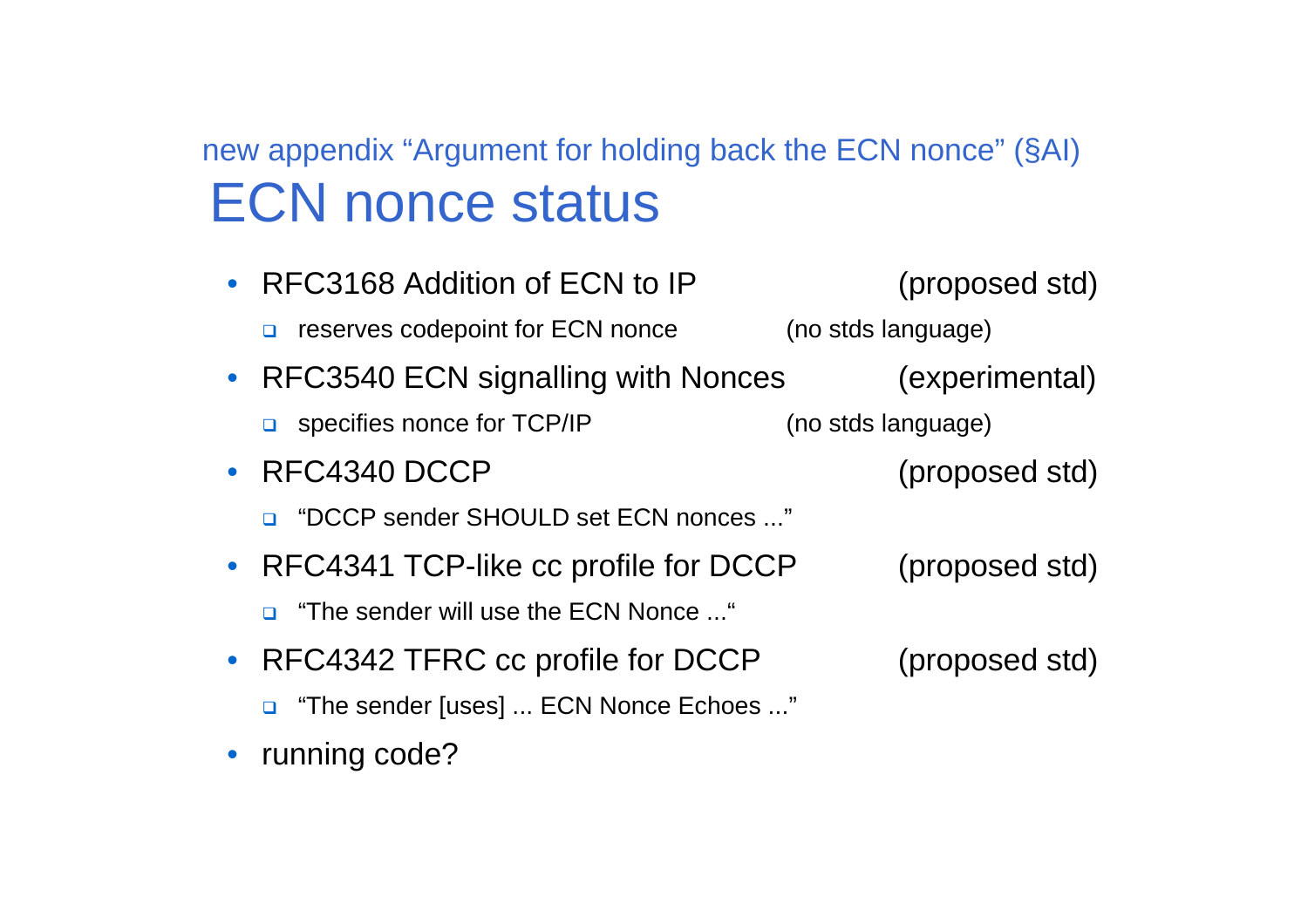## new appendix "Argument for holding back the ECN nonce" (§AI)ECN nonce usefulness

- • attack detected: suppression of congestion info in f/b loop
	- $\Box$
	- $\Box$
	- □ who stands to gain: sender and/or receiver
- $\bullet$  potential victim of attack: a congested router
	- $\Box$  victim relies for defence on potential attacker, who gains from the attack
		- $\bullet$ responsible servers are possibly an important set of senders
		- •router only defended if all senders behave responsibly
	- alternative: re-ECN protects against all suppression of f/b
		- and against senders not responding to the f/b
- • potential (secondary) victim of attack: sender's transport
	- $\Box$  assumes sender shares its own resources only based on each flow's network congestion
		- $\bullet$ without a sharing policy for its own congestion
		- the ECN nonce allows such a sender to limit receivers who lack feedback integrity•
	- $\Box$  alternative: a nonce at the transport layer 'would' give the same protection...
		- •detects early acks
		- • detects suppression of feedback about drop
			- –but not suppression of ECN feedback

detection of attack: only by the sender

potential attackers:  $\blacksquare$  other routers, receivers, or senders<br>who stands to gain:  $\blacksquare$  sender and/or receiver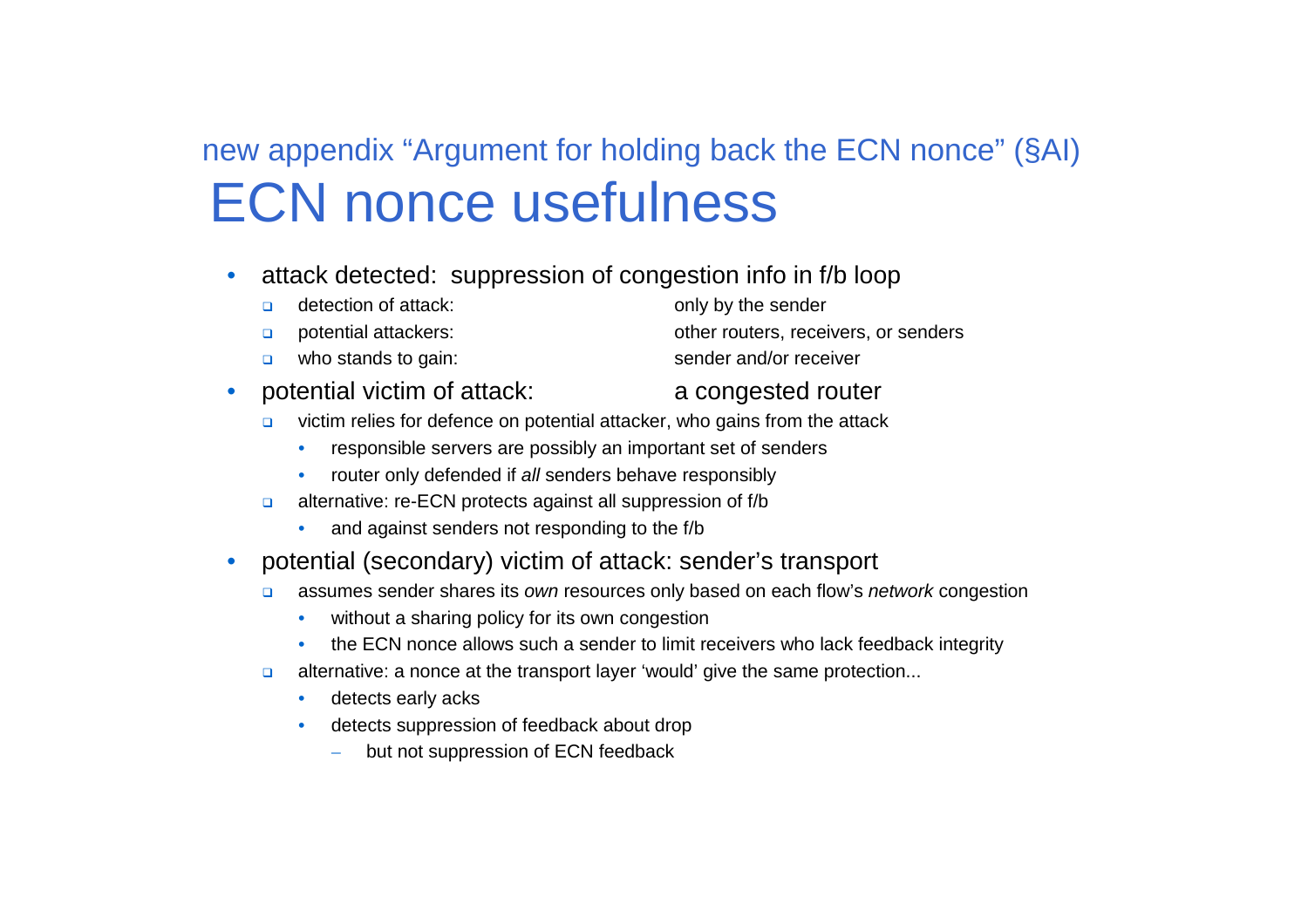## new appendix "Argument for holding back the ECN nonce" (§AI) ECN nonce usefulness

- • re-ECN and a transport layer nonce defend against wide range of attacks
	- □ ECN nonce defends against a small subset ❏
	- $\Box$  and only one outside re-ECN's range (\*)
		- • a sender that uses network ECN to allocate its own resources, can limit a lying receiver
		- •sender can contain this attack without nonce
- • IP header bits used to do this:
	- ❏ ECN nonce  $\frac{1}{4}$ b (leaving last bit)
	- □ re-ECN  $\frac{3}{8}$ b (using last bit)
- • one common codepoint
	- □ re-ECN negotiates its use, but ECN nonce doesn't
- • propose to hold back ECN nonce
	- □ to see if we can find a coding to do both  $\Box$
	- ❏ to see if we can prevent (\*) another way
	- $\Box$

scope of protectionagainst congestion attacks

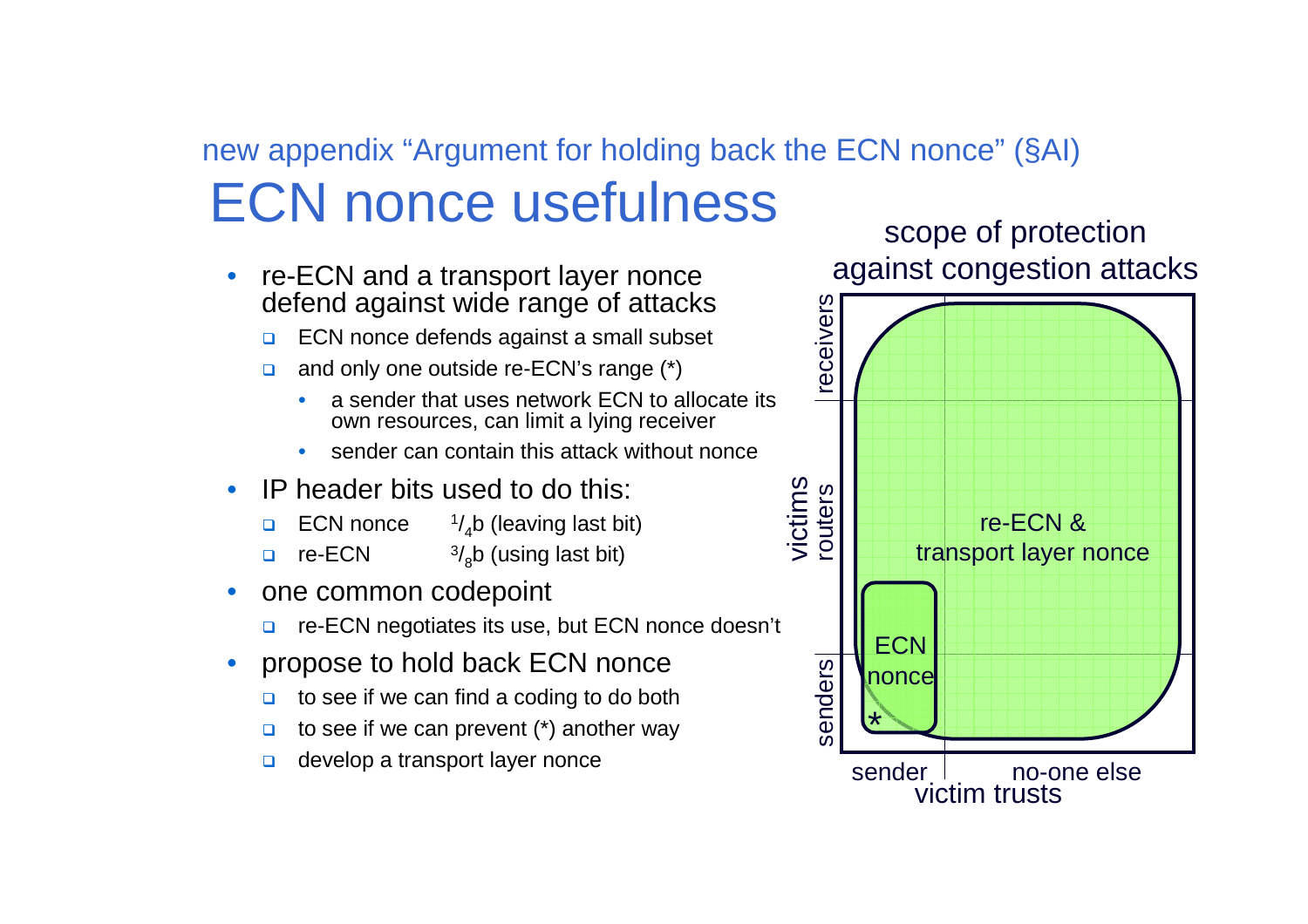# recap doc roadmap

Re-ECN: Adding Accountability for $\big|$ Causing Congestion to TCP/IP <u>draft-briscoe-tsvwg-re-ecn-tcp-03</u> intent §3: overview in TCP/IP  $\S4$ : <code>in TCP</code> & other transports $\big\vert$ S $t$ d $s$  $\S5:$  in IP $[$ 

§6: accountability apps *inform'l*<br>◇

| dynamic                                                                          |  |               |  |            |                                      | sluggish                                 |                                               |                       |  |
|----------------------------------------------------------------------------------|--|---------------|--|------------|--------------------------------------|------------------------------------------|-----------------------------------------------|-----------------------|--|
| accountability/control/policing<br>(e2e QoS, DDoS damping, cong'n ctrl policing) |  |               |  |            |                                      | border policing for<br>admission control |                                               | $n$ etwk<br><b>CC</b> |  |
| hi<br>speed<br><b>CC</b>                                                         |  | TCP SCTP DCCP |  | <b>UDP</b> | <b>QoS signalling</b><br>(RSVP/NSLP) |                                          | $\begin{array}{ccc} 0 & 0 & 0 \\ \end{array}$ | host cc               |  |
| re-ECN in IP                                                                     |  |               |  |            |                                      |                                          |                                               | netwk                 |  |
| specific link & tunnel (non-)issues<br>.                                         |  |               |  |            |                                      |                                          |                                               | link                  |  |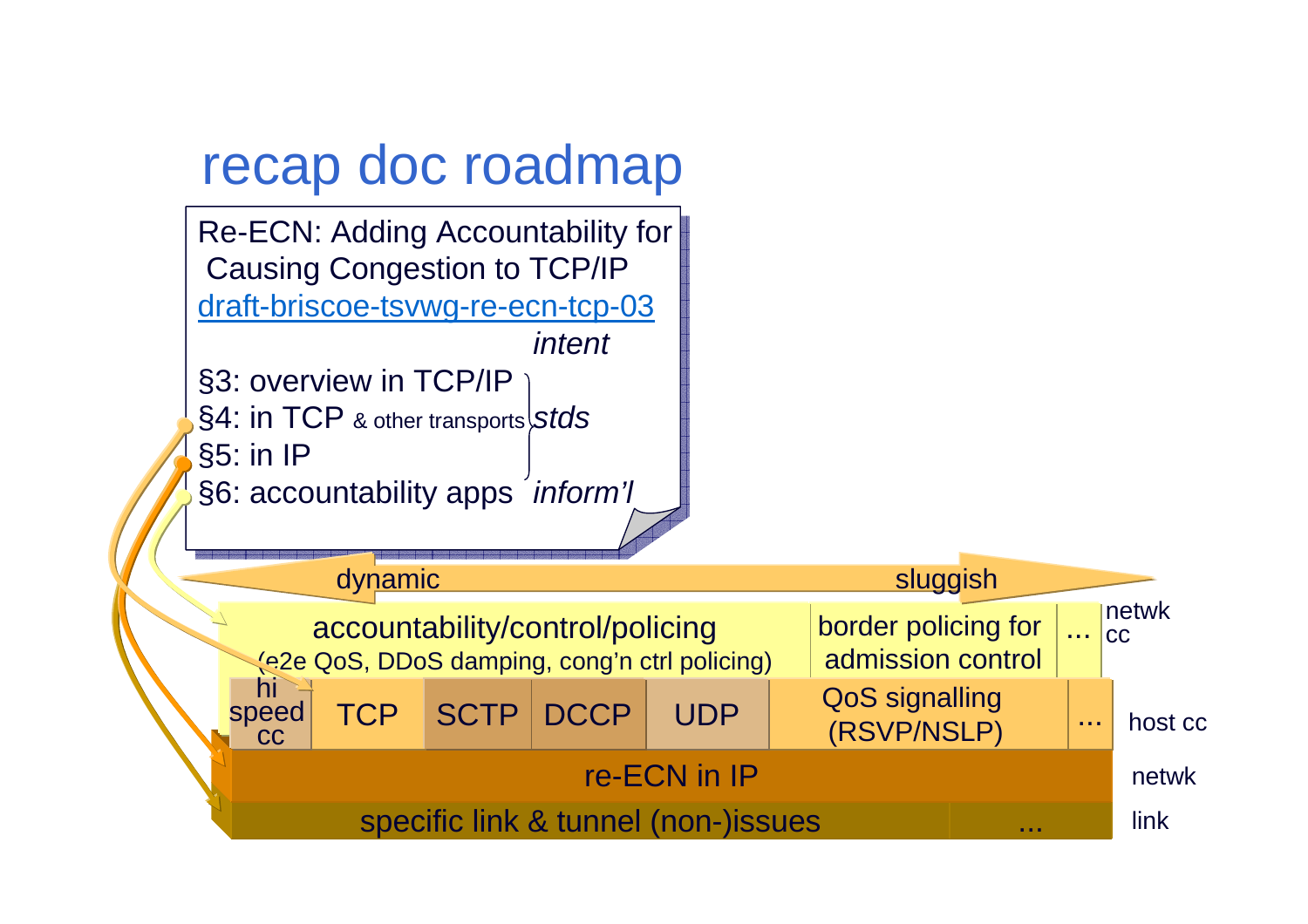### guidelines for adding re-ECN to other transports

- main focus of <<u>draft-briscoe-tsvwg-re-ecn-tcp-03</u>>
	- $\Box$  IP (§5)
	- $\Box$  TCP (§4.1)
- added very brief sections giving guidelines for
	- $\Box$  DCCP (§4.2.3)
	- $\Box$  SCTP (§4.2.4)
	- $\Box$  spec would have to be a new I-D in each case
- focus of <<u>draft-briscoe-tsvwg-re-ecn-border-cheat-01</u>>
	- □ RSVP/NSIS transports ('re-PCN')
	- proposed technique to extend PCN-based admission control
		- $\bullet$ Internet wide (edge-edge) – many untrusting domains
- our current focus
	- o controlling fairness between current transports & hi-speed congestion control